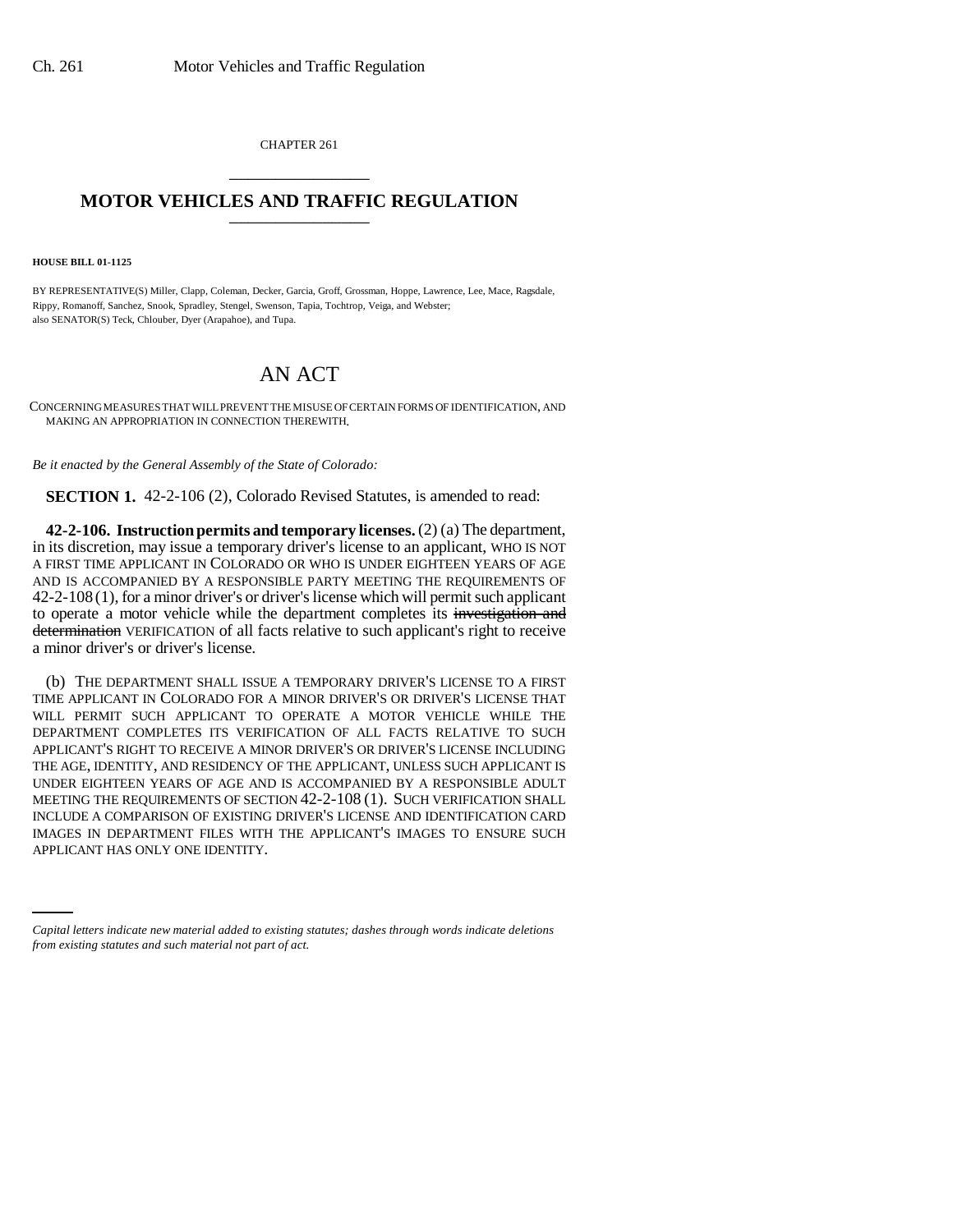(c) Such A temporary license is valid for up to one year AS DETERMINED BY THE DEPARTMENT, unless extended by the department, and must be in such applicant's immediate possession while operating a motor vehicle. It shall be invalid when the permanent license has been issued or has been refused for good cause.

**SECTION 2.** 42-2-107 (1) (a), Colorado Revised Statutes, is amended to read:

**42-2-107. Application for license or instruction permit - anatomical gifts donations to organ and tissue donation awareness fund - legislative declaration - repeal.** (1) (a) (I) Every application for an instruction permit or for a driver's or minor driver's license shall be made upon forms furnished by the department. Every application shall be accompanied by the required fee. The fee for an application for any instruction permit shall be ten dollars. Every applicant shall submit, with the application, proof of age or proof of identity, or both, as the department may require.

(II) IF AN APPLICANT IS APPLYING FOR AN INSTRUCTION PERMIT OR DRIVER'S OR MINOR DRIVER'S LICENSE FOR THE FIRST TIME IN COLORADO AND THE APPLICANT OTHERWISE MEETS THE REQUIREMENTS FOR SUCH LICENSE OR PERMIT, THE APPLICANT SHALL RECEIVE A TEMPORARY LICENSE OR INSTRUCTION PERMIT PURSUANT TO SECTION 42-2-106 (2) UNTIL THE DEPARTMENT VERIFIES ALL FACTS RELATIVE TO SUCH APPLICANT'S RIGHT TO RECEIVE AN INSTRUCTION PERMIT OR MINOR DRIVER'S OR DRIVER'S LICENSE INCLUDING THE AGE, IDENTITY, AND RESIDENCY OF THE APPLICANT.

**SECTION 3.** 42-2-114 (1) (a) and (2) (a) (I) (E), Colorado Revised Statutes, are amended, and the said  $42-2-114$  (2) (a) (I) is further amended BY THE ADDITION OF A NEW SUB-SUBPARAGRAPH, to read:

**42-2-114. License issued - fees - repeal.** (1) (a) (I) The department, upon payment of the required fee AND THE SURRENDER OR CANCELLATION OF ANY PREVIOUSLY ISSUED COLORADO IDENTIFICATION CARD, shall issue to every applicant, WHO IS NOT A FIRST TIME APPLICANT IN COLORADO OR WHO IS UNDER EIGHTEEN YEARS OF AGE AND IS ACCOMPANIED BY A RESPONSIBLE ADULT MEETING THE REQUIREMENTS OF SECTION 42-2-108 (1), qualifying therefor EITHER a driver's or minor driver's license as applied for, which ACCORDING TO THE QUALIFICATION FOR EITHER LICENSE.

(II) THE DEPARTMENT, AFTER PAYMENT OF THE REQUIRED FEE AND THE SURRENDER OR CANCELLATION OF ANY PREVIOUSLY ISSUED COLORADO IDENTIFICATION CARD, SHALL ISSUE AN INSTRUCTION PERMIT OR MINOR DRIVER'S OR DRIVER'S LICENSE TO A FIRST TIME APPLICANT IN COLORADO ONLY AFTER THE DEPARTMENT COMPLETES ITS VERIFICATION OF ALL FACTS RELATIVE TO SUCH APPLICANT'S RIGHT TO RECEIVE AN INSTRUCTION PERMIT OR MINOR DRIVER'S OR DRIVER'S LICENSE INCLUDING THE AGE, IDENTITY, AND RESIDENCY OF THE APPLICANT, UNLESS SUCH APPLICANT IS UNDER EIGHTEEN YEARS OF AGE AND IS ACCOMPANIED BY A RESPONSIBLE ADULT MEETING THE REQUIREMENTS OF SECTION 42-2-108 (1). BY JULY 1, 2002, SUCH VERIFICATION SHALL UTILIZE APPROPRIATE AND ACCURATE TECHNOLOGY AND TECHNIQUES. SUCH VERIFICATION SHALL INCLUDE A COMPARISON OF EXISTING DRIVER'S LICENSE AND IDENTIFICATION CARD IMAGES IN DEPARTMENT FILES WITH THE APPLICANT'S IMAGES TO ENSURE SUCH APPLICANT HAS ONLY ONE IDENTITY. ONLY ONE FEE SHALL BE ASSESSED FOR THE ISSUANCE OF A TEMPORARY LICENSE AND A SUBSEQUENT MINOR DRIVER'S OR DRIVER'S LICENSE ISSUED AS A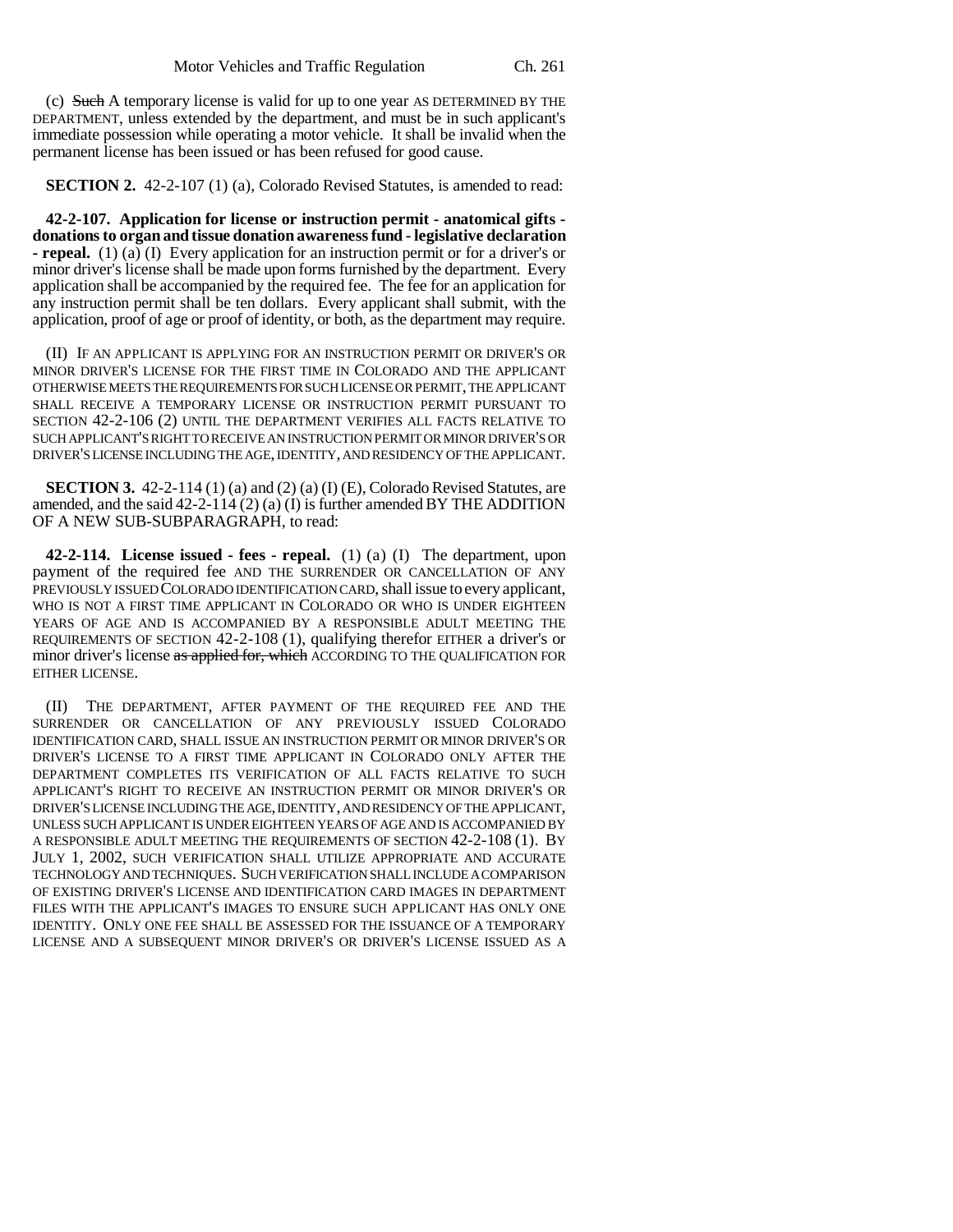## Ch. 261 Motor Vehicles and Traffic Regulation

RESULT OF THE SAME APPLICATION.

(III) SUCH license shall bear thereon THE FOLLOWING:

(A) The photograph of the licensee, which shall be taken and processed with equipment leased or owned by the department;

(B) A distinguishing number assigned to the licensee;

(C) The full name, date of birth, and residence address and a brief description of the licensee;

(D) The type or general class of vehicles the licensee may drive;

(E) Any restrictions applicable to the licensee;

(F) The expiration date of the license;

(G) The official seal of the department;

(H) A reference to the previous license issued to the licensee;

(I) The usual signature of the licensee; and,

(J) At the licensee's option, an identification number which shall be the licensee's social security number; AND

(K) ONE OR MORE SECURITY FEATURES THAT ARE NOT VISIBLE AND ARE CAPABLE OF AUTHENTICATING SUCH LICENSE AND ANY INFORMATION CONTAINED THEREIN.

(IV) THE DEPARTMENT SHALL PROMULGATE RULES THAT SHALL NOT ALLOW THE ACCESS AND USE OF IMAGES AND IMAGE COMPARISON TECHNOLOGY, UNLESS SUCH IMAGES AND IMAGE COMPARISON TECHNOLOGY IS USED FOR THE FOLLOWING:

(A) TO AID A FEDERAL, STATE, OR LOCAL GOVERNMENT AGENCY IN CARRYING OUT SUCH AGENCY'S OFFICIAL FUNCTIONS PURSUANT TO SECTION 24-72-204 (7), C.R.S.;

(B) TO AID THE DEPARTMENT TO ASCERTAIN A PERSON'S CORRECT IDENTITY; OR

(C) TO AID THE DEPARTMENT TO PREVENT THE ISSUANCE OF MULTIPLE DRIVER'S LICENSES OR IDENTIFICATION CARDS TO THE SAME PERSON.

(2) (a) (I) Except as provided in subsection (3) of this section:

(E) On or before July 1, 2005, the department shall submit a report to the transportation legislation review committee, created in section 43-2-145, C.R.S., concerning the effect of extending the expiration of driver's licenses on the fee revenue of the department and its authorized agents, AND THE ADVISABILITY OF CONTINUING THE FEES IMPOSED IN SUB-SUBPARAGRAPH (F) OF THIS SUBPARAGRAPH (I) AND THE IDENTIFICATION SECURITY FUND CREATED IN SECTION 42-1-220 THAT IS FUNDED THROUGH SUCH FEES.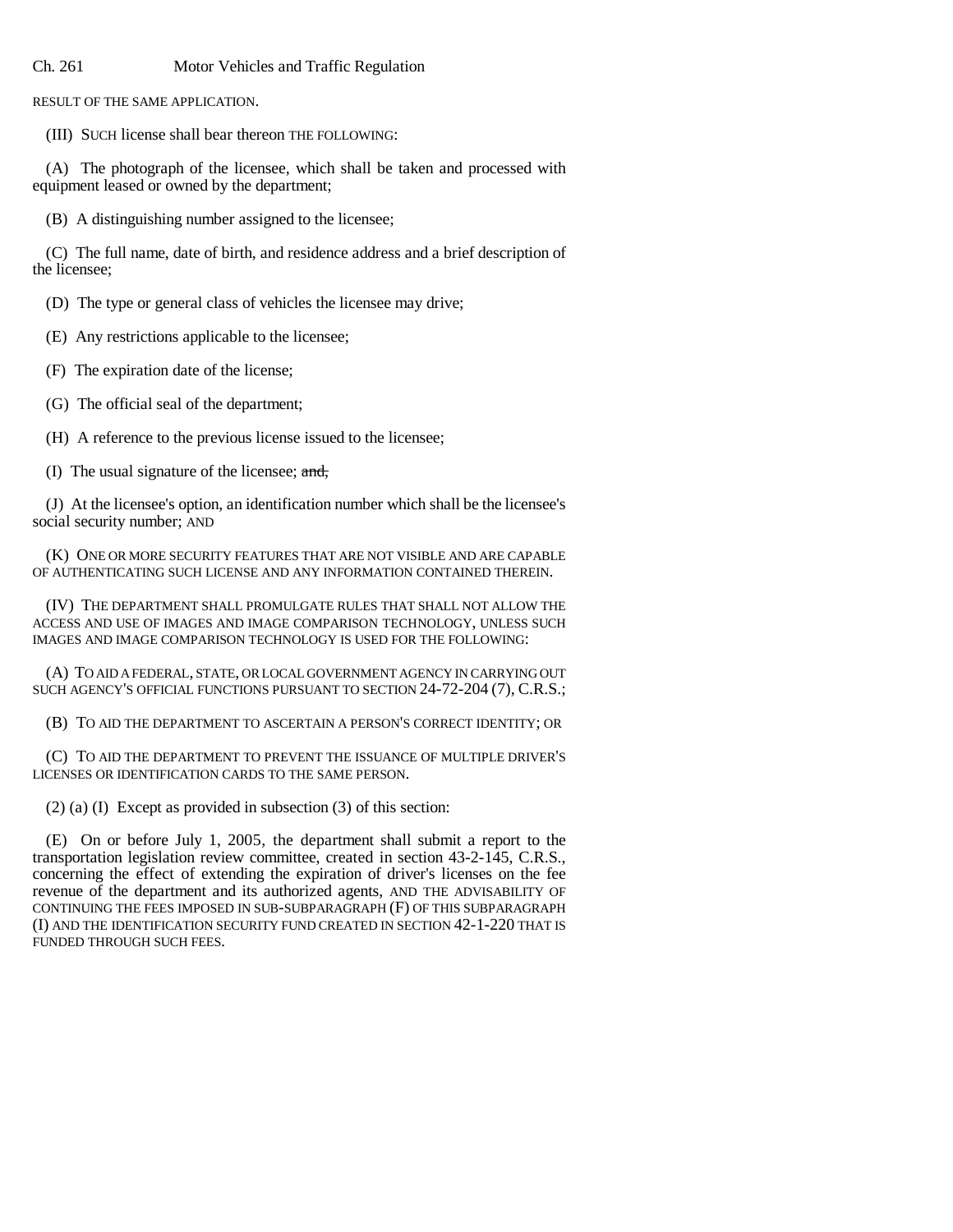(F) IN ADDITION TO THE FEES IMPOSED IN SUB-SUBPARAGRAPHS (A) TO (D) OF THIS SUBPARAGRAPH (I), THE FEE FOR THE ISSUANCE OF A MINOR DRIVER'S OR DRIVER'S LICENSE SHALL INCLUDE A SIXTY CENT SURCHARGE. SUCH SURCHARGE SHALL BE FORWARDED TO THE DEPARTMENT FOR TRANSMISSION TO STATE TREASURER, WHO SHALL CREDIT THE SAME TO THE IDENTIFICATION SECURITY FUND CREATED IN SECTION 42-1-220. THIS SUB-SUBPARAGRAPH (F) IS REPEALED, EFFECTIVE JULY 1, 2006.

**SECTION 4.** 42-2-306 (1) (a) (IV), Colorado Revised Statutes, as it will become effective July 1, 2001, is amended, and the said 42-2-306 (1) (a) is further amended BY THE ADDITION OF A NEW SUBPARAGRAPH to read:

**42-2-306. Fees - disposition - repeal.** (1) The department shall charge and collect the following fees:

(a) (IV) On or before July 1, 2005, the department shall submit a report to the transportation legislation review committee, created in section 43-2-145, C.R.S., concerning the effect of extending the expiration of identification cards on the fee revenue of the department, AND THE ADVISABILITY OF CONTINUING THE FEES IMPOSED IN SUBPARAGRAPH (V) OF THIS PARAGRAPH (a) AND THE IDENTIFICATION SECURITY FUND CREATED IN SECTION 42-1-220 THAT IS FUNDED THROUGH SUCH FEES.

(V) (A) IN ADDITION TO THE FEES IMPOSED IN SUBPARAGRAPHS (I) TO (III) OF THIS PARAGRAPH (a), THE FEE FOR THE ISSUANCE OF AN IDENTIFICATION CARD SHALL INCLUDE A SIXTY CENT SURCHARGE. SUCH SURCHARGE SHALL BE FORWARDED TO THE DEPARTMENT FOR TRANSMISSION TO STATE TREASURER, WHO SHALL CREDIT THE SAME TO THE IDENTIFICATION SECURITY FUND CREATED IN SECTION 42-1-220.

(B) THIS SUBPARAGRAPH (V) IS REPEALED, EFFECTIVE JULY 1, 2006.

**SECTION 5.** Part 2 of article 1 of title 42, Colorado Revised Statutes, is amended BY THE ADDITION OF A NEW SECTION to read:

**42-1-220. Identification security fund - repeal.** (1) THERE IS HEREBY CREATED A SPECIAL PURPOSE ACCOUNT IN THE HIGHWAY USERS TAX FUND FOR THE PURPOSE OF ENHANCING THE SECURITY OF THE DRIVER'S LICENSES AND IDENTIFICATION CARDS. MONEYS RECEIVED FROM THE FEES IMPOSED IN SECTIONS  $42-2-114(2)$  (a) (I) (F) AND 42-2-306 (1) (a) (V) SHALL BE TRANSMITTED TO THE STATE TREASURER, WHO SHALL CREDIT THE SAME TO SUCH SPECIAL ACCOUNT WITHIN THE HIGHWAY USERS TAX FUND, TO BE KNOWN AS THE IDENTIFICATION SECURITY FUND. MONEYS IN THE IDENTIFICATION SECURITY FUND SHALL BE USED, SUBJECT TO APPROPRIATION BY THE GENERAL ASSEMBLY, TO COVER THE COSTS OF DRIVER'S LICENSE AND IDENTIFICATION CARD SECURITY ENHANCEMENTS REQUIRED BY SECTIONS 42-2-106 (2) (b), 42-2-107  $(1)$  (a) (II), 42-2-114 (1) (a), 42-2-302 (4), AND 42-2-303 (3).

(2) ON OR BEFORE JULY 1, 2006, THE STATE AUDITOR SHALL SUBMIT A REPORT TO THE TRANSPORTATION LEGISLATION REVIEW COMMITTEE, CREATED IN SECTION 43-2-145,C.R.S., CONCERNING THE EFFECTIVENESS OF THE SECURITY FEATURES THAT ARE PART OF THE DRIVER'S LICENSE SYSTEM IN REDUCING THE INCIDENCE OF ISSUANCE OF FRAUDULENT DRIVERS' LICENSES AND IDENTIFICATION CARDS.

(3) THIS SECTION IS REPEALED, EFFECTIVE JULY 1, 2006.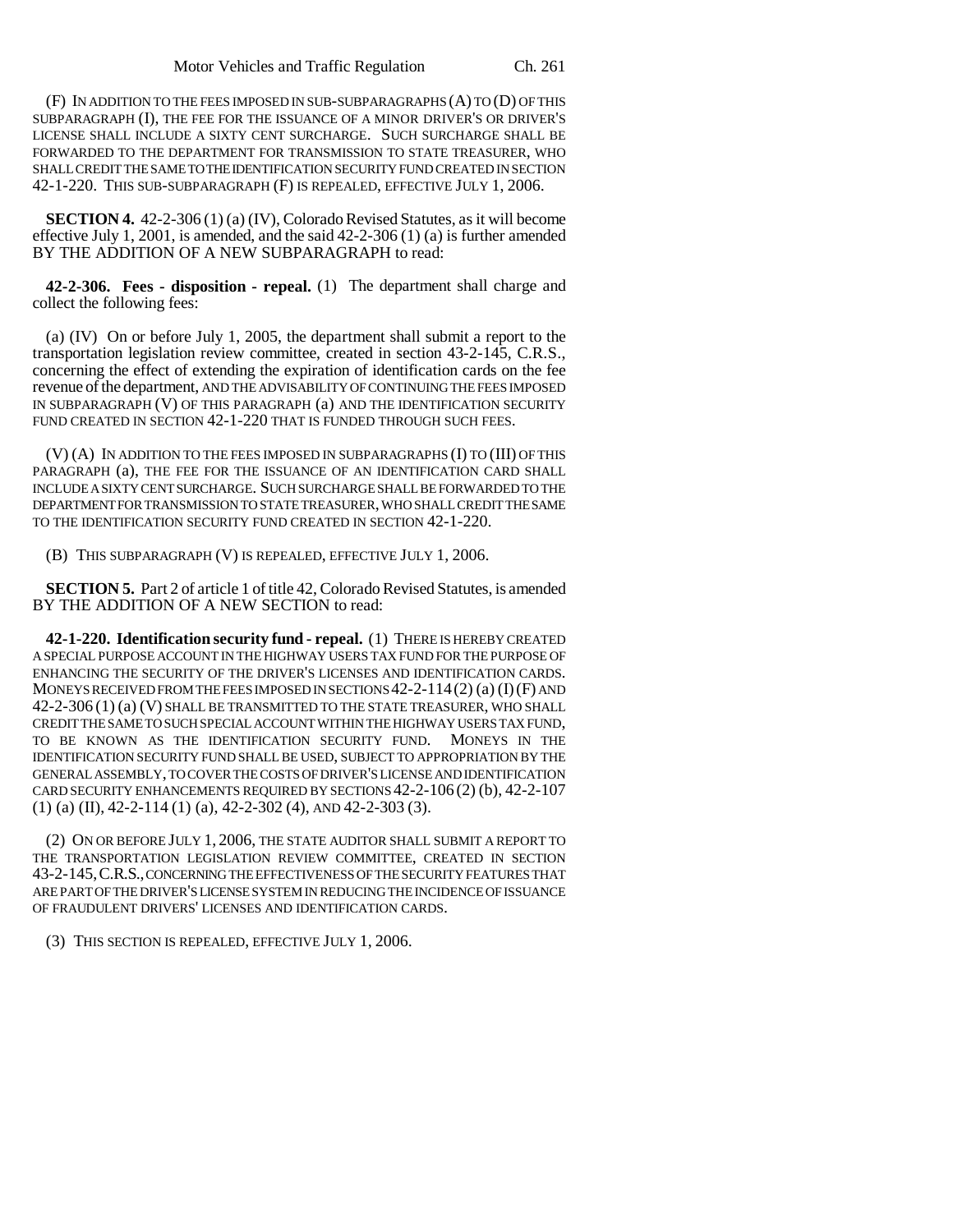**SECTION 6.** 42-2-302 (1) (a), Colorado Revised Statutes, is amended, and said 42-2-302 is further amended BY THE ADDITION OF THE FOLLOWING NEW SUBSECTIONS, to read:

**42-2-302. Department may issue - limitations.** (1) (a) Any person, which for purposes of this part 3 means a resident of this state, may be issued an identification card by the department certified by the registrant and attested by the department as to true name, date of birth, current address, social security number, if any, and any other identifying data the department may require. Every application for an identification card shall be signed and verified by the applicant before a person authorized to administer oaths or by an employee of the department. SUCH IDENTIFICATION CARD SHALL NOT BE ISSUED UNTIL ANY PREVIOUSLY ISSUED INSTRUCTION PERMIT OR MINOR DRIVER'S OR DRIVER'S LICENSE IS SURRENDERED OR CANCELLED.

(4) THE DEPARTMENT SHALL NOT ISSUE AN IDENTIFICATION CARD TO A FIRST TIME APPLICANT IN COLORADO UNTIL THE DEPARTMENT COMPLETES ITS VERIFICATION OF ALL FACTS RELATIVE TO SUCH APPLICANT'S RIGHT TO RECEIVE AN IDENTIFICATION CARD INCLUDING THE RESIDENCY, IDENTITY, AGE, AND CURRENT LICENSING STATUS OF THE APPLICANT. SUCH VERIFICATION SHALL UTILIZE APPROPRIATE AND ACCURATE TECHNOLOGY AND TECHNIQUES. SUCH VERIFICATION SHALL INCLUDE A COMPARISON OF EXISTING DRIVER'S LICENSE AND IDENTIFICATION CARD IMAGES IN DEPARTMENT FILES WITH THE APPLICANT'S IMAGES TO ENSURE SUCH APPLICANT HAS ONLY ONE IDENTITY.

(5) THE DEPARTMENT SHALL NOT ISSUE AN IDENTIFICATION CARD TO A PERSON WHO HOLDS A VALID MINOR DRIVER'S OR DRIVER'S LICENSE.

**SECTION 7.** 42-2-303, Colorado Revised Statutes, is amended BY THE ADDITION OF A NEW SUBSECTION to read:

**42-2-303. Contents of identification card.** (3) AN IDENTIFICATION CARD SHALL CONTAIN ONE OR MORE SECURITY FEATURES THAT ARE NOT VISIBLE AND ARE CAPABLE OF AUTHENTICATING SUCH CARD AND ANY INFORMATION CONTAINED THEREIN.

**SECTION 8.** 42-2-136 (1), Colorado Revised Statutes, is amended to read:

**42-2-136. Unlawful possession or use of license.** (1) (a) No person shall have in such person's possession a lawfully issued driver's, minor driver's, or temporary driver's license or instruction permit, knowing that such license or permit has been falsely altered by means of erasure, obliteration, deletion, insertion of new matter, transposition of matter, or any other means so that such license or permit in its thus altered form falsely appears or purports to be in all respects an authentic and lawfully issued license or permit.

(b) NO PERSON SHALL FRAUDULENTLY OBTAIN A DRIVER'S, MINOR DRIVER'S, OR TEMPORARY DRIVER'S LICENSE OR AN INSTRUCTION PERMIT.

**SECTION 9.** 16-3-103 (1), Colorado Revised Statutes, is amended to read:

**16-3-103. Stopping of suspect.** (1) A peace officer may stop any person who he